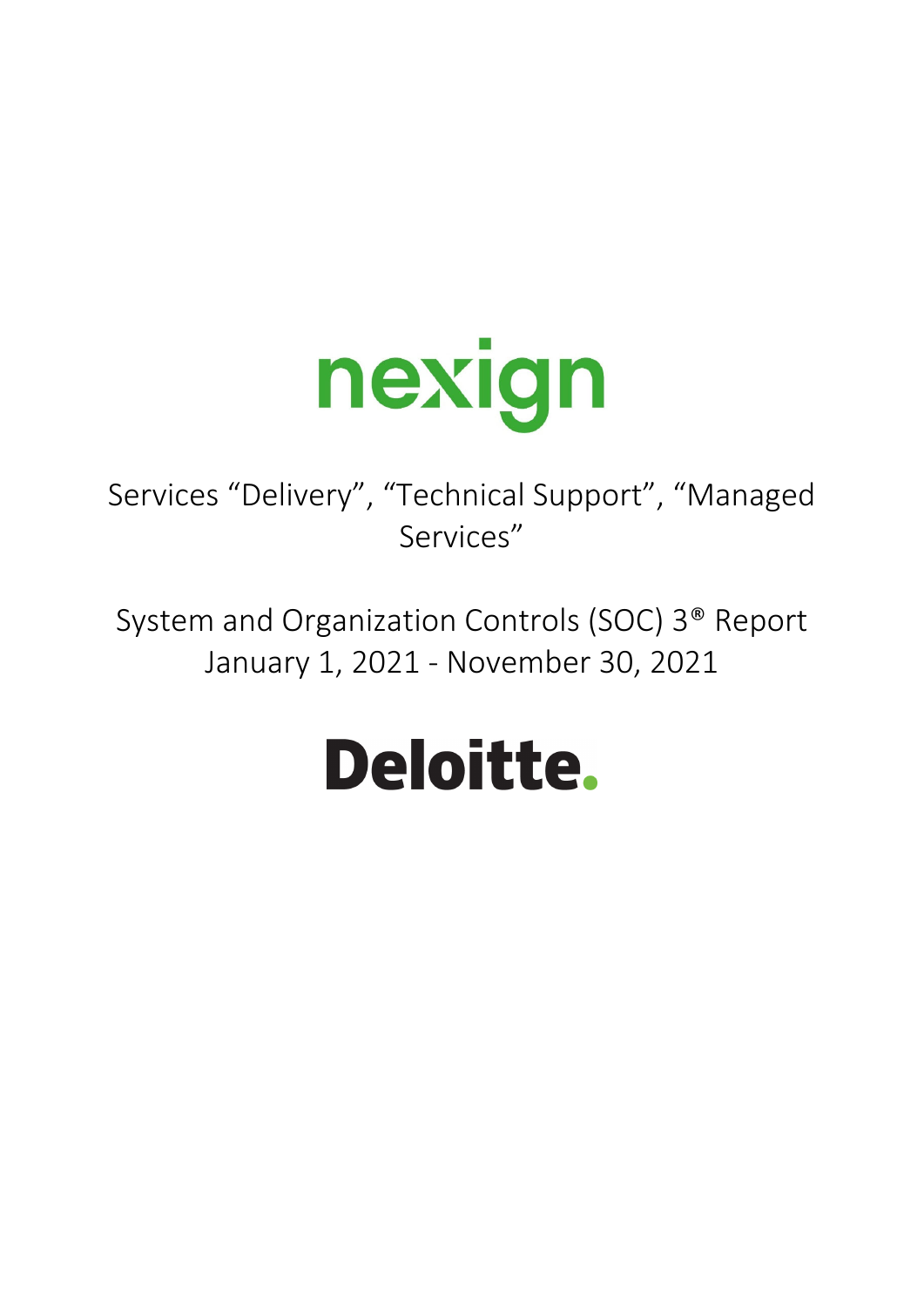# Table of Contents

| Section III: Nexign's Description of the boundaries of services "Delivery", "Technical Support", "Managed Services" 7 |  |
|-----------------------------------------------------------------------------------------------------------------------|--|
|                                                                                                                       |  |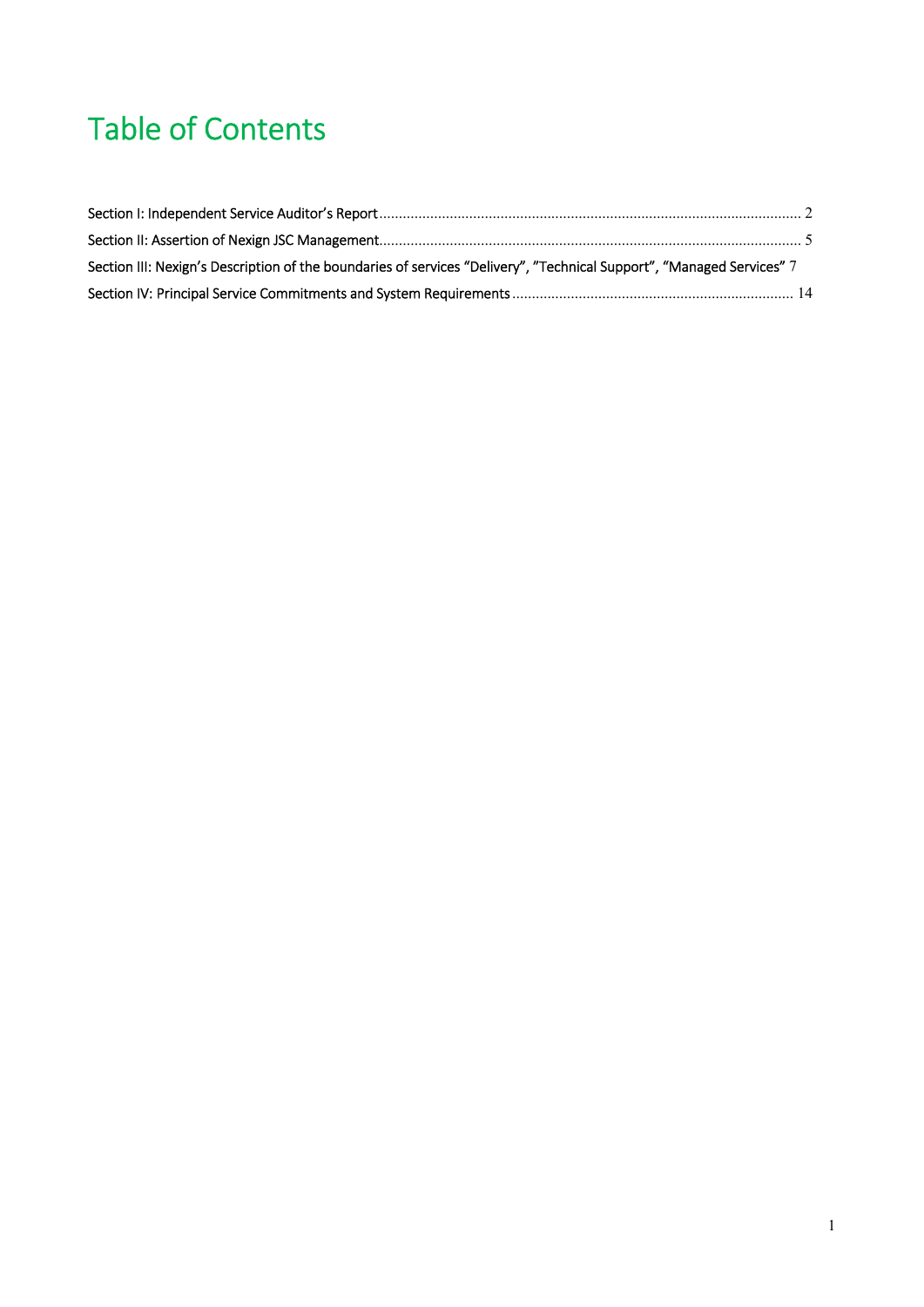# Section I: Independent Service Auditor's Report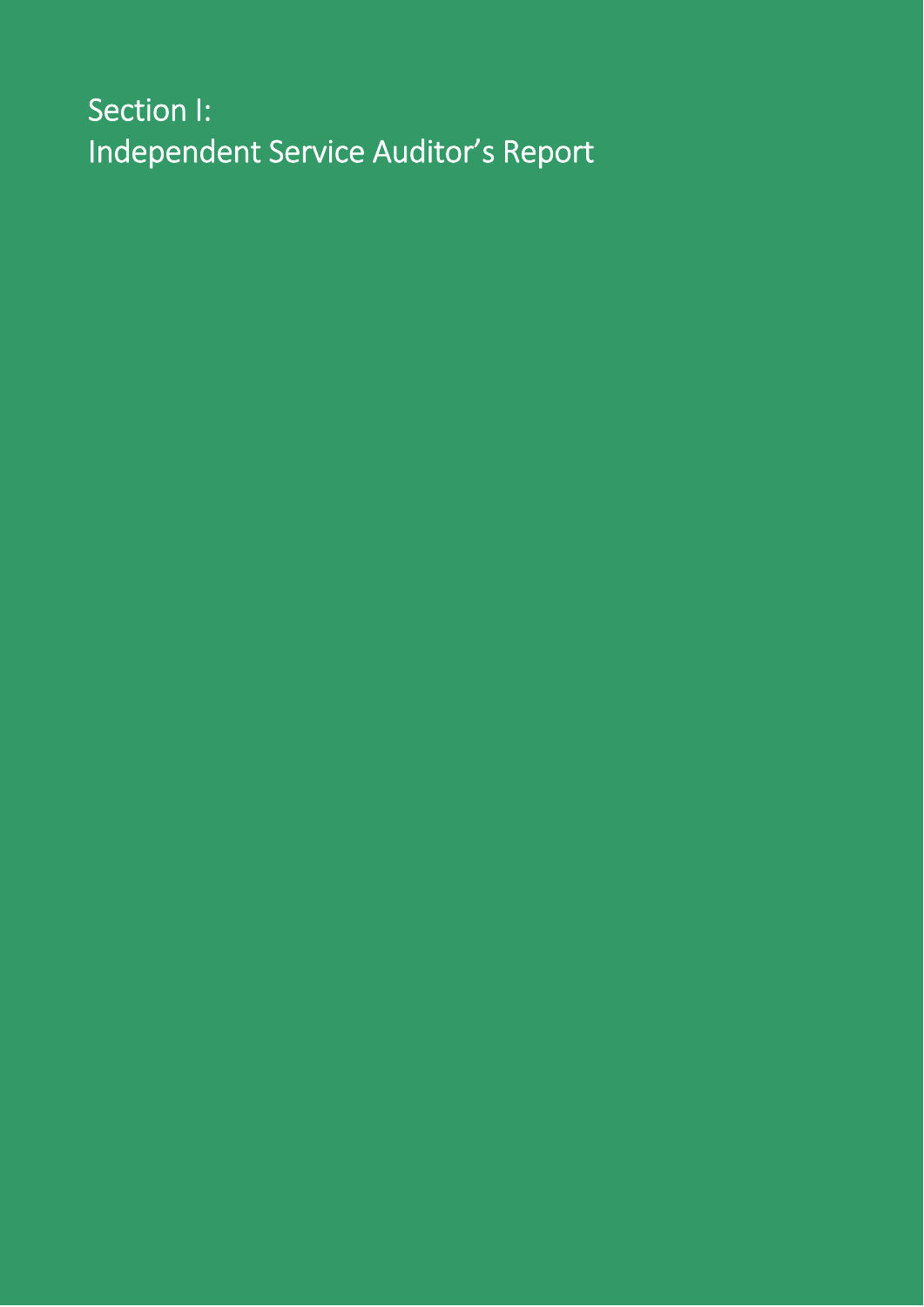# Deloitte.

AO Deloitte & Touche CIS 5 Lesnaya St., Moscow, 125047, Russia

Tel: +7 (495) 787 06 00 Fax: +7 (495) 787 06 01 deloitte.ru

#### INDEPENDENT SERVICE AUDITOR'S REPORT

Nexign JSC St. Petersburg, Russia

### Scope

We have examined Nexign JSC Service Organization's (Nexign's) accompanying assertion titled "Assertion of Nexign JSC Management" (assertion) that the controls within Nexign's system related to services "Delivery", "Technical Support", "Managed Services" of Nexign JSC (Nexign) and Nexign Solutions LLC were effective throughout the period January 1, 2021, to November 30, 2021, to provide reasonable assurance that Nexign's service commitments and system requirements were achieved based on the trust services criteria relevant to security and availability (applicable trust services criteria) set forth in TSP section 100, *2017 Trust Services Criteria for Security, Availability, Processing Integrity, Confidentiality, and Privacy* (AICPA, Trust Services Criteria).

The accompanying assertion and the Description of the of the Boundaries of Nexign System indicate that complementary user entity controls that are suitable designed and operating effectively are necessary, along with controls at Nexign, to achieve Nexign's service commitments and system requirements based on the applicable trust service criteria. The Description of the Boundaries of Nexign System presents the complementary user entity controls assumed in the design of Nexign's controls. Our examination did not include such complementary user entity controls and we have not evaluated the suitability of the design or operating effectiveness of such controls.

The Service organization uses JSC Atomdata‐Center (Xelent) and LLC Svyaz VSD (Linxdatacenter) ("subservice organizations") for its hardware hosting in the data centers. The accompanying assertion and the Description of the Boundaries of Nexign System indicate that certain service commitments and system requirements based on the applicable trust service criteria can be met only if certain types of controls that management expects to be implemented at the subservice organizations are suitably designed and operating effectively. The Description if the Boundaries of the Nexign System presents the types of complementary subservice organizations controls assumed in the design of Service Organization's controls. Our examination did not include the services provided by the subservice organizations, and we have not evaluated whether the controls management expects to be implemented at the subservice organizations have been implemented or whether such controls were suitability designed and operating effectively throughout the period January 1, 2021, to November 30, 2021.

### Service Organization's Responsibilities

Nexign is responsible for its service commitments and system requirements and for designing, implementing, and operating effective controls within the system to provide reasonable assurance that Nexign's service commitments and system requirements were achieved. Nexign has also provided the accompanying assertion about the effectiveness of controls within the system. When preparing its assertion, Nexign is responsible for selecting, and identifying in its assertion, the applicable trust services criteria and for having a reasonable basis for its assertion by performing an assessment of the effectiveness of the controls within the system.

### Service Auditor's Responsibilities

Our responsibility is to express an opinion, based on our examination, on whether management's assertion that controls within the system were effective throughout the period to provide reasonable assurance that the service organization's service commitments and system requirements were achieved based on the applicable trust services criteria. Our examination was conducted in accordance with attestation standards established by the American Institute of Certified Public Accountants. Those standards require that we plan and perform our examination to obtain reasonable assurance about whether management's assertion is fairly stated, in all material respects. We believe that the evidence we obtained is sufficient and appropriate to provide a reasonable basis for our opinion.

Our examination included:

- Obtaining an understanding of the system and the service organization's service commitments and system requirements.
- Assessing the risks that controls were not effective to achieve Nexign's service commitments and system requirements based on the applicable trust services criteria.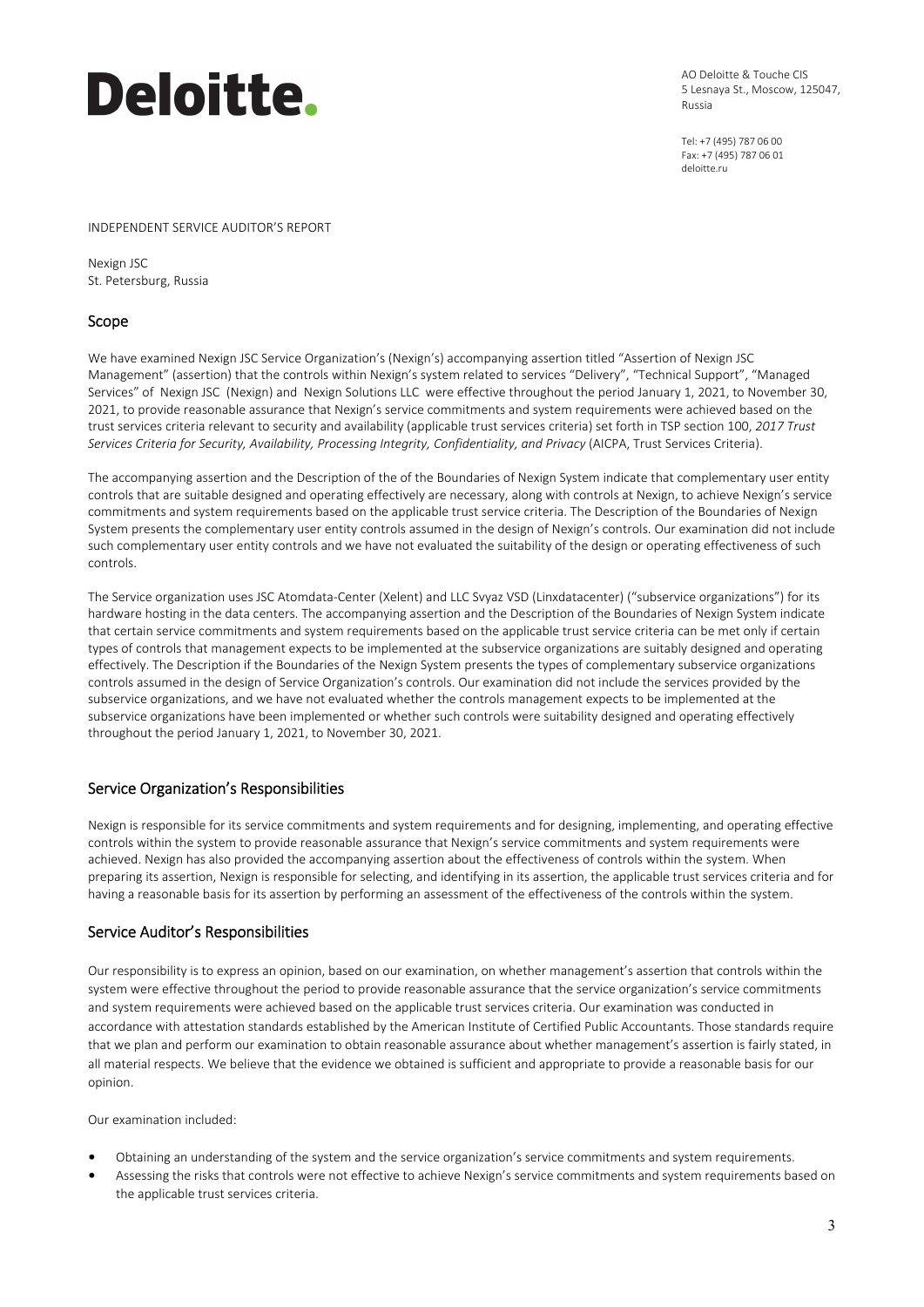• Performing procedures to obtain evidence about whether controls within the system were effective to achieve its service commitments and system requirements based on the applicable trust services criteria.

Our examination also included performing such other procedures as we considered necessary in the circumstances.

#### Inherent Limitations

There are inherent limitations in the effectiveness of any system of internal control, including the possibility of human error and the circumvention of controls.

Because of their nature, controls may not always operate effectively to provide reasonable assurance that the service organization's service commitments and system requirements are achieved based on the applicable trust services criteria. Also, the projection to the future of any conclusions about the effectiveness of the controls is subject to the risk that controls may become inadequate because of changes in conditions or that the degree of compliance with the policies or procedures may deteriorate.

#### Opinion

In our opinion, management's assertion that the controls within Nexign's system related to services "Delivery", "Technical Support", "Managed Services" were effective throughout the period January 1, 2021, to November 30, 2021, to provide reasonable assurance that Nexign's service commitments and system requirements were achieved based on the applicable trust services criteria is fairly stated, in all material respects.

December 23, 2021 AO Deloitte & Touche CIS MOCKBA 5 Lesnaya St., Moscow, 125047, Russia

Company: Nexign JSC

TIN 7891019126 PSRN 1027809252744

Location: 199155 Saint‐Petersburg, Uralskaya street,4

Audit organization: AO Deloitte & Touche CIS

Certificate of incorporation № 018.482, issued by Moscow Chamber of Registration on 30.10.1992.

Primary state registration number: 1027700425444

Certificate of record in the Uniform State Register of Legal Entities: serial number 77 № 004840299, issued on 13.11.2002 by Interdistrict Inspectorate of the Federal Tax Service No. 39 for Moscow

Member of self‐regulatory organization of auditors «Sodruzhestvo», Principal number of registration entry 12006020384.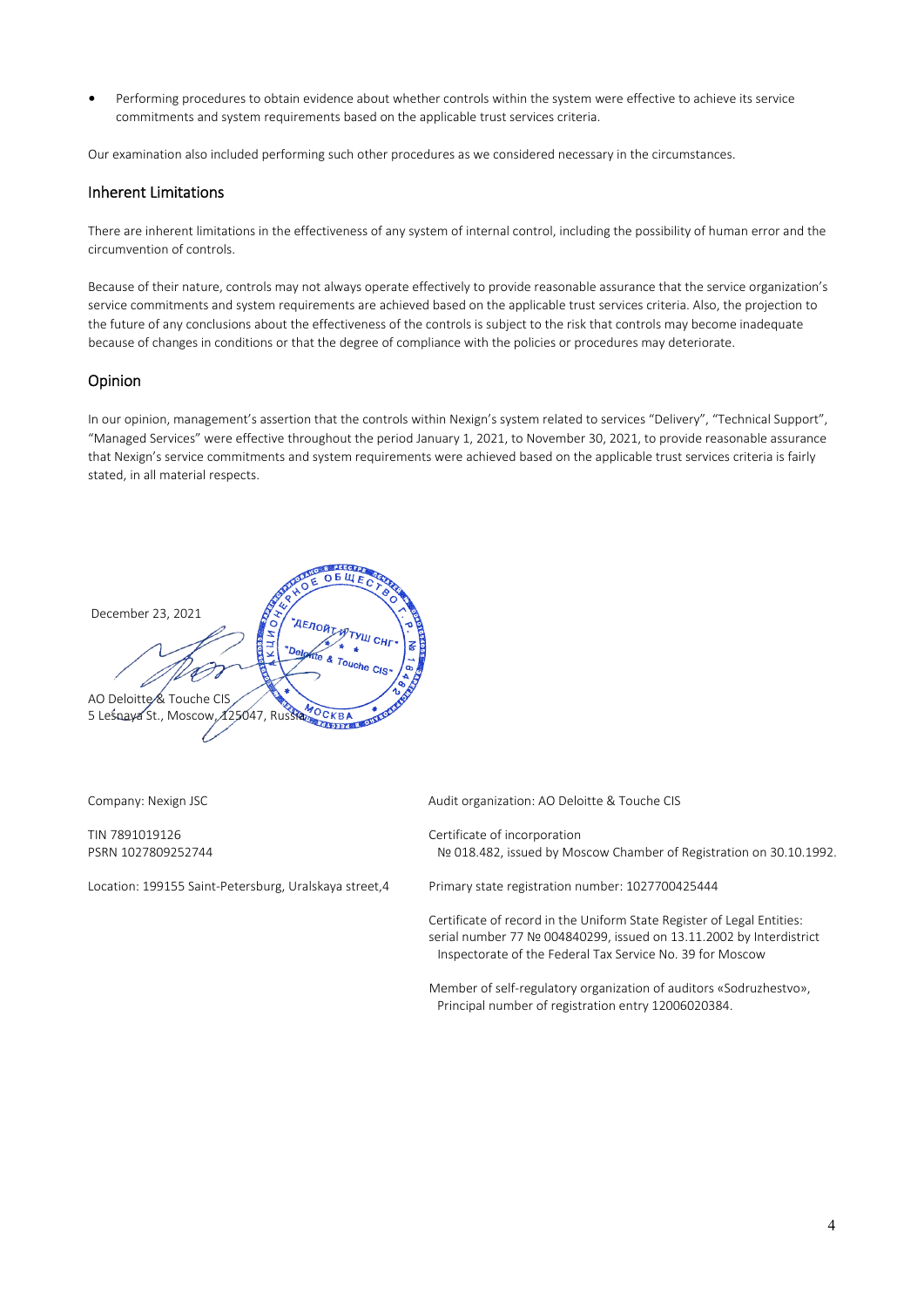Section II: Assertion of Nexign JSC Management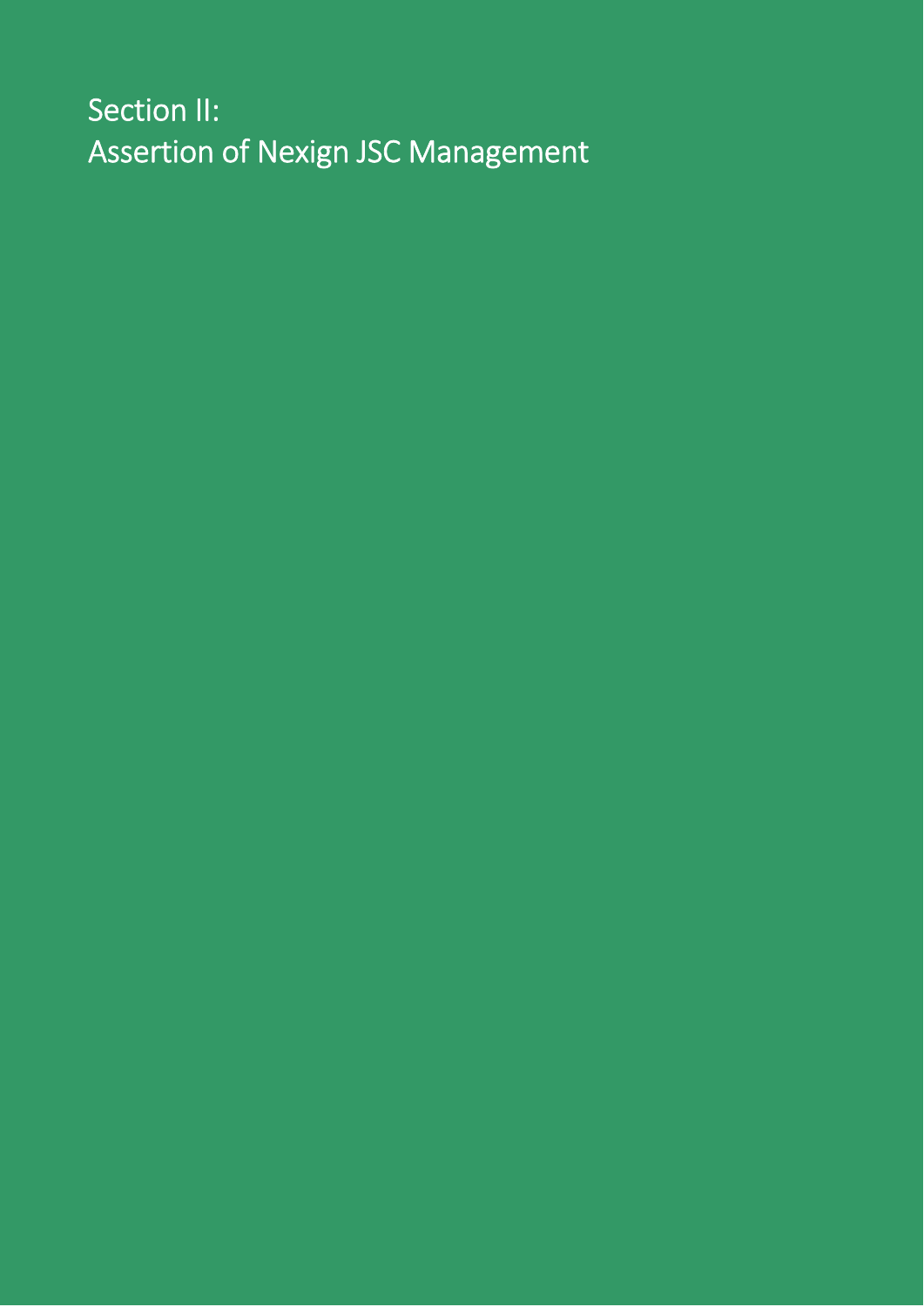# nexian

Nexign, JSC 4, Lit. B, Uralskaya Street, Office 19H St. Petersburg, 199155. Russia Tel. +7 (812) 326-12-99

Tax ID 7801019126

office@nexign.com nexign.com

AO Deloitte & Touche CIS 5 Lesnaya Street, Moscow, 125047, Russia

December 23, 2021

We are responsible for designing, implementing, operating, and maintaining effective controls within Nexign JSC Service Organization's (Nexign's) system related to services "Delivery", "Technical Support", "Managed Services" of Nexign JSC<br>and Nexign Solutions LLC throughout the period January 1, 2021, to November 30, 2021, to provide reason assurance that Nexign's service commitments and system requirements relevant to security and availability were achieved. Our description of the boundaries of the system (the "Description") is presented in Section III and identifies the aspects of the system covered by our assertion.

We have performed an evaluation of the effectiveness of the controls within the system throughout the period January 1. 2021, to November 30, 2021 to provide reasonable assurance that Nexign's service commitments and system requirements were achieved based on the trust services criteria relevant to security and availability (applicable trust services criteria) set forth in TSP section 100, 2017 Trust Services Criteria for Security, Availability, Processing Integrity, Confidentiality, and Privacy (AICPA, Trust Services Criteria). Nexign's objectives for the system in applying the applicable trust services criteria are embodied in its service commitments and system requirements relevant to the applicable trust services criteria. The principal service commitments and system requirements related to the applicable trust services criteria are presented in Section IV.

Nexign uses JSC Atomdata-Center (Xelent) and LLC Svyaz VSD (Linxdatacenter) for its hardware hosting in the data centers. The Description includes only the control objectives and related controls of Nexign JSC and excludes the control objectives and related controls of the subservice organization. This assertion and the Description also indicate that certain control objectives specified by Nexign can be achieved only if complementary subservice organization controls assumed in the design of Nexign's controls are suitably designed, along with the related controls at Nexign. The Description does not extend to controls of the subservice organizations

This assertion the Description of the Boundaries of Nexign System related to services "Delivery", "Technical Support". "Managed Services" indicate that complementary user entity controls that are suitably designed and operating effectively are necessary, along with controls at Nexign to achieve the Nexign's service commitments and system requirements related to Nexign system based on the applicable trust services criteria. The accompanying Description of the Boundaries of Nexign System presents the complementary user entity controls assumed in the design of Microsoft's controls. There are inherent limitations in any system of internal control, including the possibility of human error and the circumvention of controls. Because of these inherent limitations, a service organization may achieve reasonable, but not absolute, assurance that its service commitments and system requirements are achieved.

We assert that the controls within the system were effective throughout the period January 1, 2021, to November 30, 2021 to provide reasonable assurance that Nexign's service commitments and system requirements were achieved based on the applicable trust services criteria

laor Gorkov CFO **Nexign JSC** 

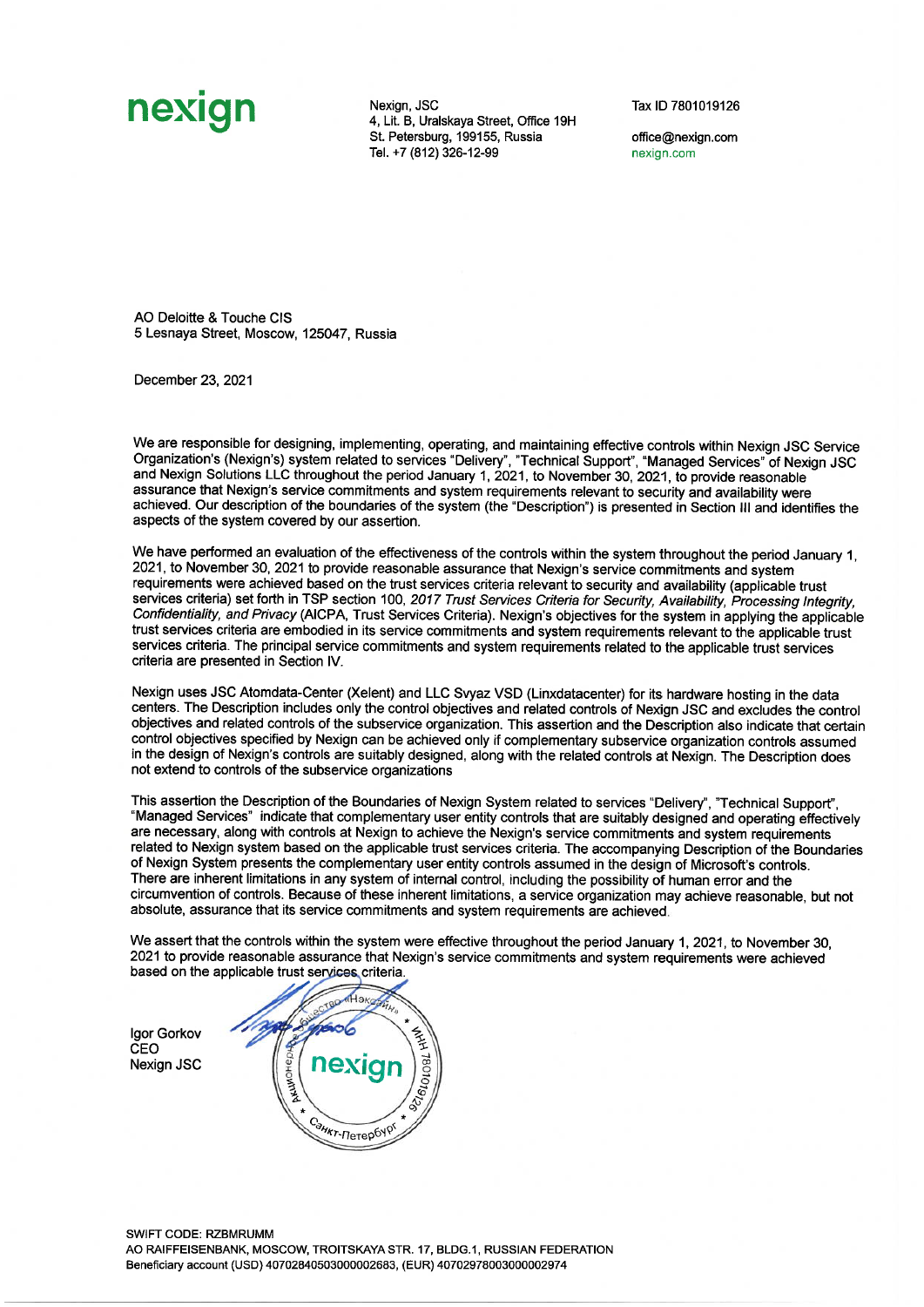Section III: Nexign's Description of the boundaries of services "Delivery", "Technical Support", "Managed Services"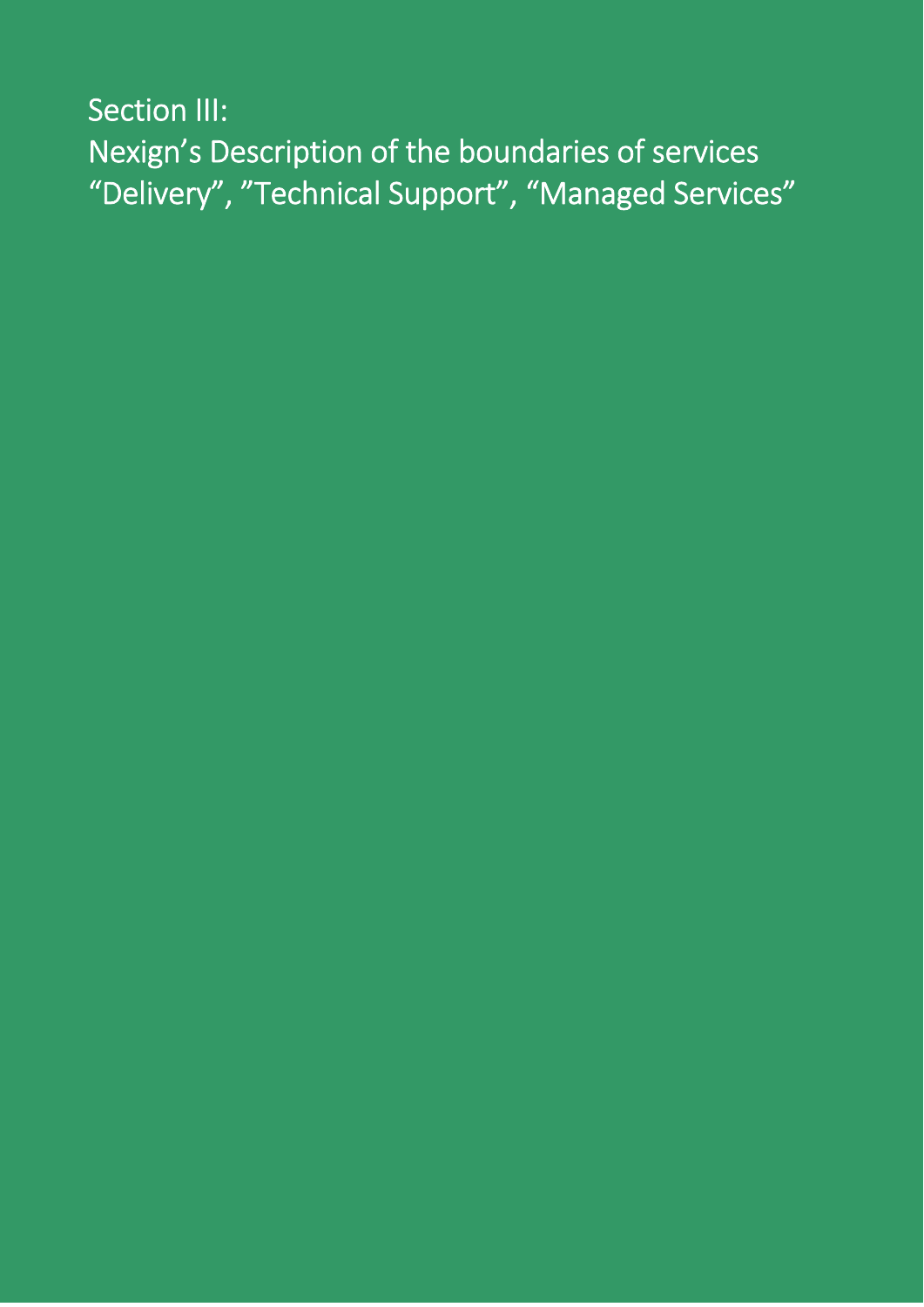## Section III: Nexign's Description of the boundaries of services "Delivery", "Technical Support", "Managed Services"

Nexign ‐ Nexign JSC and Nexign Solutions, LLC

#### Overview of Operations

#### Company Background

Nexign JSC is a Business Support System (BSS) and internet of Things (IoT) platform provider that has been delivering value‐driven solutions for communications service and digital service providers since 1992. Nexign accelerates their transformation through engineering excellence and agile products and services that facilitate revenue‐stream diversification.

Nexign Solutions, LLC (operating under the Nexign brand and part of the Nexign group) offers integrated solutions for the execution and operation of BSS systems, associated software and equipment. The primary objective of the company is to provide telecom operators and clients from other industries with a full range of IT services based on the one‐stop concept.

Nexign provides the following services for clients:

Delivery - within the scope of this service Nexign implements BSS solutions for its customers.

The purpose of the Delivery service is to implement the project as per contract agreements and aligned with customer expectations taking into account requirements on supplied solution and services quality.

Implementation is led by the Project Management Office (PMO), whose responsibilities are to provide and monitor compliance with project management processes, policies and methods.

Delivery service is provided in several stages: inception, elaboration, development, transition, production.

At the inception stage the business objectives, goals, and scope of the project are defined and the project's feasibility is established during requirement gathering activities that produce the high-level business models. Potential risks are identified and mitigation strategiesfor each risk are developed. The Project Management Plan is used to define the overall work to be performed on the project. An Iteration Work plan is developed to define the details of the work to be performed in the first Iteration of the Elaboration phase.

During elaboration phase the detailed requirements for implementation are developed, the project team's understanding of the business requirements is verified to reduce development risk.

During the construction phase, validation of all components fit together, and preparation of the system for the acceptance test and deployment is performed.

During the transition phase, the system is tested systematically to be available for end users. The system implementation is accepted by the customer organization, the organization is made ready for the new system, and the system is put into production and, if the new system replaces an old one, a smooth cutover to the new application is provided.

During the production phase, the newly implemented system is monitored to address system issues. This includes monitoring the system and acting appropriately to maintain continued operation, measuring system performance, operating and maintaining supporting systems, and responding to help requests, error reports and feature requests by users.

Technical Support - Customers receive ongoing technical assistance and on-demand advisory support for solution operation from Nexign's expert team. Nexign offers a variety of programs according to the contracts with customers, including 24/7/365 support across multiple time zones.

Nexign provides consultations on the software in the form of responses to customer's requests posted in the protected section of the web server of Nexign Atlassian Jira.

In case when system maintenance is requested Nexign delivers patches and new versions of supported software by placing the distribution packages or update packages on the FTP server of Nexign.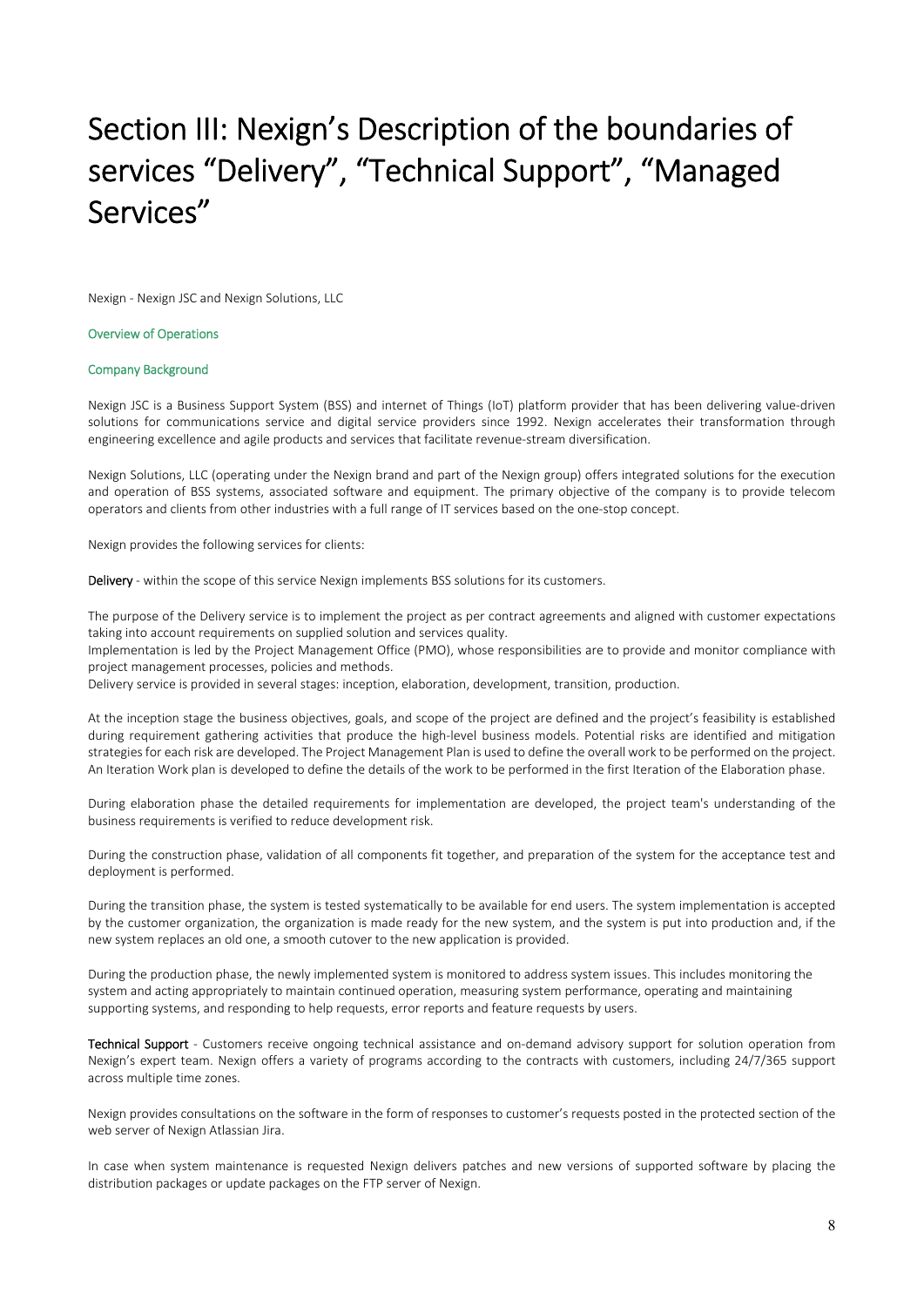Nexign provides to the customer the time‐unrestricted access to the FTP server, except for a maintenance window lasting no longer than two hours a day.

Managed Services - Nexign Managed Operations Services ensure end-to-end application management, keeping the customer's operations running continuously.

Information with description of Nexign'sservices is available to customers on the Nexign website. Additional System description details are available for customers and potential customers through third-party audit and attestation reports are available upon request.

Scope of Managed Services service includes following groups of processes:

#### *Inform & Restore process group*

*Event & Monitoring* – monitors systems to ensure that they are working correctly, providing IT services according to the agreements, detecting issues as early as possible and initiating response activities.

*Incident management* – restores normal service operation as quickly as possible and minimize the adverse impact on business operations, thus ensuring that the agreed levels of service quality are maintained.

*Problem management* ‐ seeks to minimize the adverse impact of incidents and problems on the business that are caused by underlying errors within the IT Infrastructure and to proactively prevent recurrence of incidents related to these errors. In order to achieve this, problem management seeks to get to the root cause of incidents, document and communicate known errors and initiate actions to improve or correct the situation.

#### *Change & Deliver process group*

*Request fulfillment* ‐ fulfilment processes are to maintain user and customer satisfaction through efficient and professional handling of all service requests, to provide a channel for users to request and receive standard services.

Service requests are classified into three types for better process management:

- *Access request* request for creation or change of system user accounts.
- *Standard request* request for configuration of single product, request for actions with usage of system functionality or request for information/system data.
- *Complex request* request for complicated configuration of several products.

*IT operation control* ‐ execution of the ongoing activities and procedures required to manage and maintain the IT infrastructure so as to deliver and support IT services at the agreed levels.

*Release and Deployment management* –release and deployment management process that plans, schedules and controls the building, testing and deployment of releases, and delivers newfunctionality required by the businesswhile protecting the integrity of the existing services.

*Operational Change Management* ‐ provides guarantee of control of all application changes, prevent unapproved changes on the system and thereby improve system stability and availability.

#### *Prevent process group*

*Capacity management ‐* is the practice of right‐sizing IT resources to meet current and future needs.

*Availability management* ‐ aims to define, analyze, plan, measure and improve all aspects of the availability of IT services. It is responsible for ensuring that all IT infrastructure, processes, tools, roles etc. are appropriate for the agreed availability targets.

*Continuity Management* ‐ aims to manage risks that could seriously impact IT services. This process ensures that Nexign can always provide minimum agreed Service Levels, by reducing the risk from disaster events to an acceptable level and planning for the recovery of services.

*Security Management* ‐ control access to information.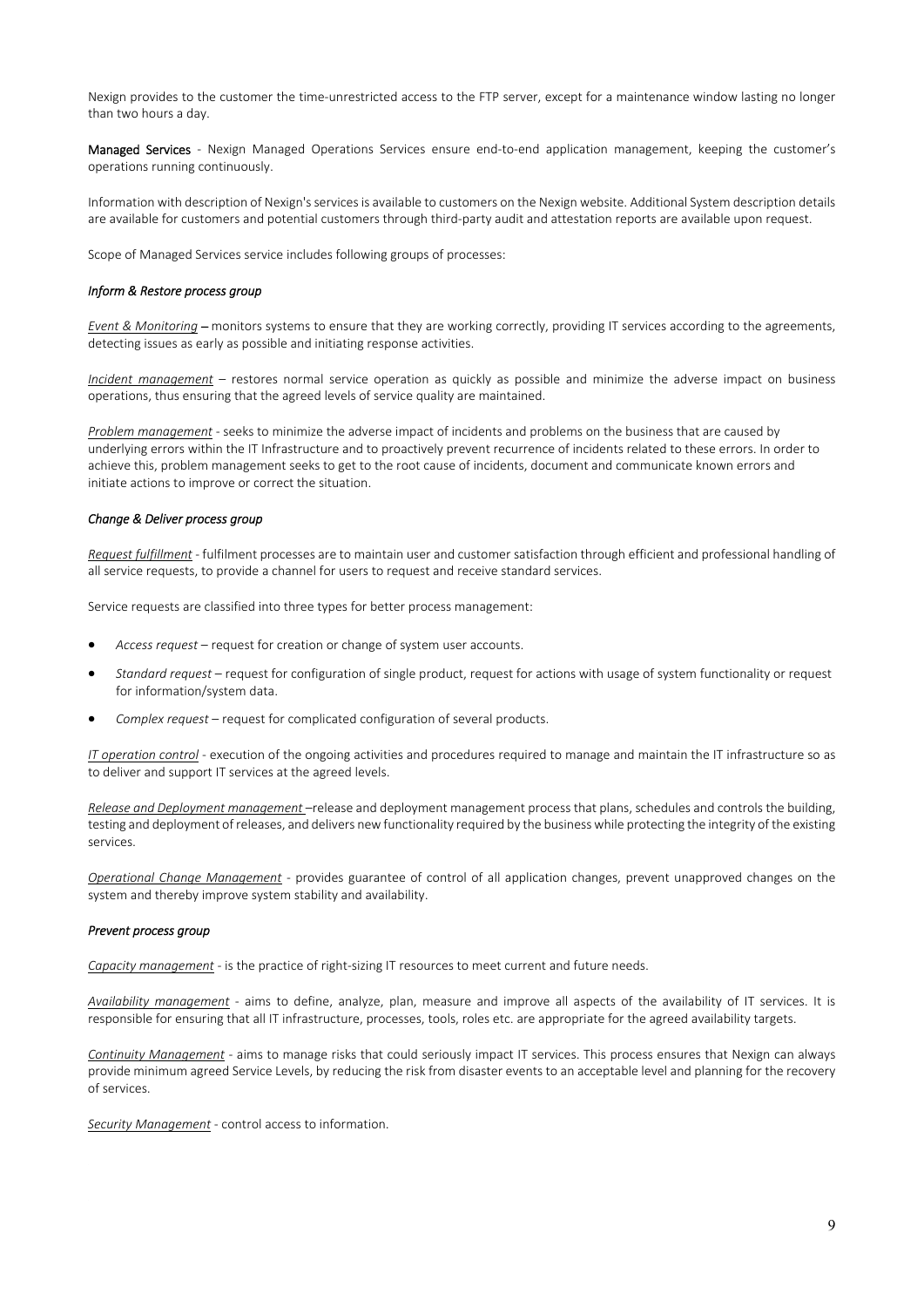#### *Agree process group*

Service Level Management –negotiating Service Level Agreements and ensuring that these are met. Includes customer satisfaction surveys, monthly meetings to discuss the quality of service, critical problems and other important questions for guarantee all processes are appropriate for the agreed service level targets.

*Requirement engineering* ‐ is a customization process that lays ground for on‐demand application development and accompanying business process creation, configuration or adjustment. Effort estimation for requirement engineering service is predefined in the agreed quota and can be used when necessary and confirmed by both parties based on the contract conditions.

#### *Improve process group*

*Continual Service Improvement* – continually improve the effectiveness and efficiency of Managed Services processes and BSS services, delivered by Nexign software.

*Knowledge management* – process of creating, sharing, using and managing the knowledge and information of technical support groups and levels.

#### *Scope Boundary*

The following Nexign services are in scope for this report:

- Delivery services full process;
- Technical support ‐ full process;
- Managed services ‐ full process.

#### *Infrustructure*

Nexign, JSC uses JSC Atomdata‐Center (Xelent) and LLC Svyaz VSD (Linxdatacenter) for its hardware hosting in the data centers. Datacenter employees are responsible for the physical security of the data centers, data protection, and physical hardware asset management and network services. Besides that Nexign cells in the data centers are managed, monitored, and operated by Nexign IT staff delivering online services with 24x7x365 continuity. Nexign also maintains and manages network and platform security.

#### *People*

Nexign personnel is organized into service teams that develop and maintain the application and the support teams that provide supporting servicesfor System operations. Each service and support team has defined responsibilities and accountabilitiesto manage security, availability, processing integrity and confidentiality of the application. The teams include the following groups:

- Nexign Support team includes development, testing, and project management teams tasked with developing and maintaining the Nexign Solutions application. Also includes personnel that maintain AD services, authentication rules and user access.
- Risk Management Office (RMO) provides a single resource to assist Nexign teams in analyzing continuity and disaster recovery requirements, documenting procedures, and conducting testing of established procedures.
- Data Center Software Services (DSS) supports Nexign Solutions by managing the requesting, scheduling, and restoration of backups.
- Enterprise Security Engineering Team identifies and communicates technical vulnerabilities associated with Nexign assets.
- Nexign Security virtual team responsible for Security issues within the Nexign environment. The virtual team is comprised of personnel from multiple groups throughout the business.
- Nexign Solutions Governance, Risk, and Compliance (GRC) identifies, documents, and advises teams in implementing controls to maintain Nexign solution's security, availability, processing integrity and confidentiality commitments to its customers.
- Information Technology (SIT) provides the access control and authentication mechanism for the corporate network.
- Nexign Managed Operations Services ensure end‐to‐end application management, keeping the customer's operations running continuously. The benefits of adopting our Managed Operations Services include faster incident resolution and request fulfilment, minimized impact of staff error, reduced impact of incidents, increased process efficiency, downtime risk mitigation and faster TTM for new products.

Responsible employee from the Department of personnel management of the HR administration group at least once year revise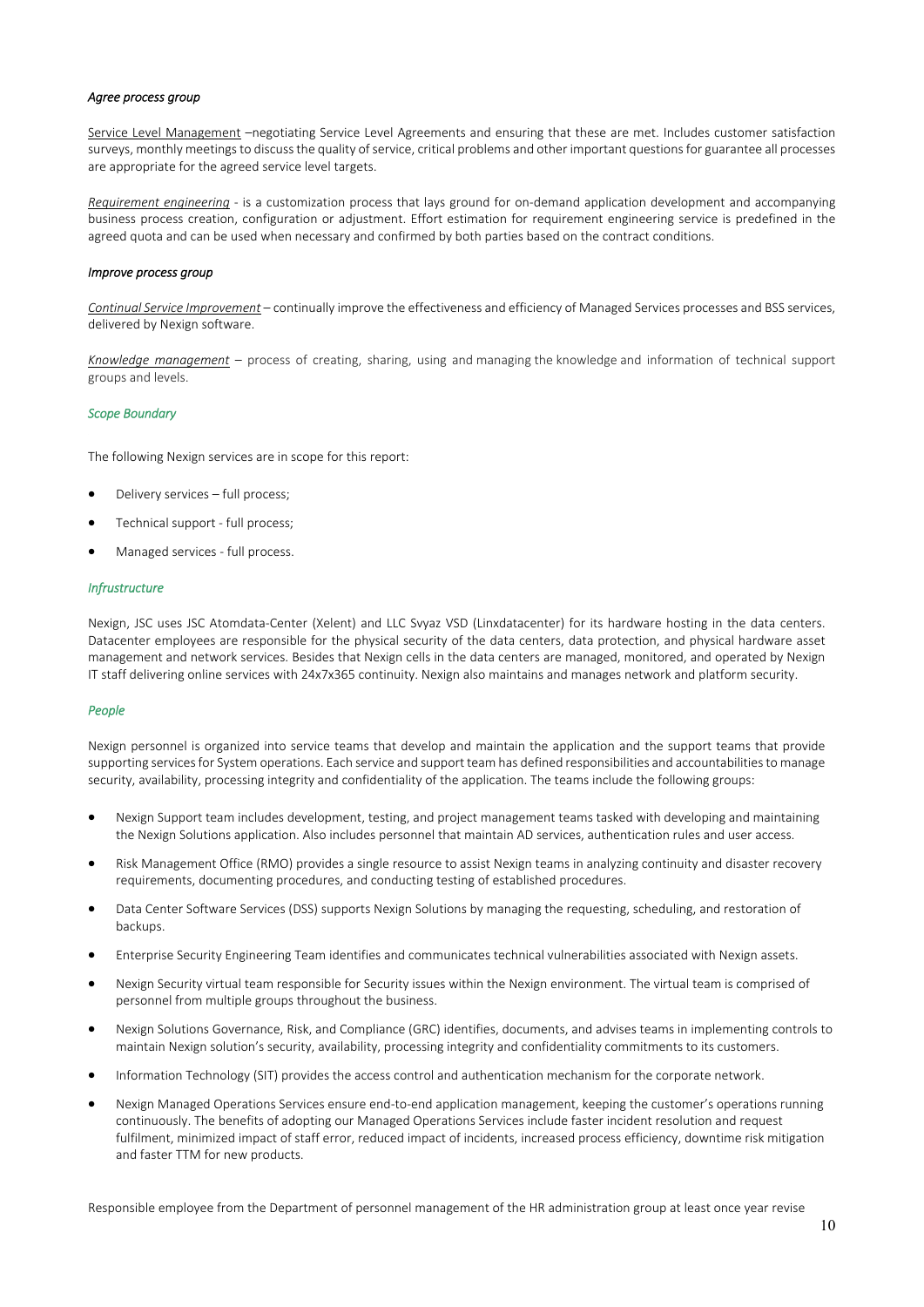organizational structure as part of HR Governance process and made changes as needed.

#### *Processes and Procedures*

Nexign Solutions adheresto Information Security Management System ("ISMS"). The purpose of the Information Security Management System is to ensure the confidentiality of Nexign information, including customer information, access to information, business continuity and risk of loss, by preventing information security incidents and their potential impact. This System defines accountability and responsibility for implementing security and evaluating efficacy of security controls. The ISMS applies to the following IT services:

- Email (E‐MAIL)
- Network
- Workplace (Desktop)
- Remote access to customers' networks
- Customer File Transfer Management (Customer MFT)
- Internet access
- Remote access to internal information resources (VPN access)
- Active Directory
- Accounting and processing of user requests (Service Desk)
- Backup (BackUp)
- Equipment rent
- System Center Configuration Management (SCCM)
- Virtual Workplace (VDI)
- Internal passes
- Support for automated solutions based on JIRA software (JIRA)
- Testing process management system (TestRail)
- Data Center infrastructure
- Enterprise wiki (Confluence)
- Installing Security Updates on NIX Servers
- Installing Security Updates on WIN Servers
- Remote Access for Contractors
- Ensuring continuous integration (Continuous Integration by Team City)
- Version Control System and Code Review (Bitbucket / Stash)
- Privileged User Control (PUM)
- Certification Center (PKI)
- Unified storage of artifacts (Artifactory)
- IT service availability monitoring (Zabbix)
- Recruitment process automation (JIRA‐HR)
- Corporate portal "neon"
- Electronic Document Management (ECM)
- Check‐In
- Outsource management

#### *Data*

Nexign customer content is maintained in Nexign internal systems. Each service and support team is responsible for managing the security and availability of the data in Nexign systems. The table below details the data classifications for this report and the Nexign environment.

| Category                                                                                                                                                                                                                                                                                                                                                                                                                        | Who can get an access                                                                                                                                                                                                                                                                                               | Storage and access requirements                                                                                                                                                                                      |
|---------------------------------------------------------------------------------------------------------------------------------------------------------------------------------------------------------------------------------------------------------------------------------------------------------------------------------------------------------------------------------------------------------------------------------|---------------------------------------------------------------------------------------------------------------------------------------------------------------------------------------------------------------------------------------------------------------------------------------------------------------------|----------------------------------------------------------------------------------------------------------------------------------------------------------------------------------------------------------------------|
| Critical commercial information (CCI),<br>such as<br>- financial terms of contracts;<br>- financial and economic<br>information;<br>- the financial component of<br>commercial proposals, which is sent<br>to potential clients;<br>non-impersonal information about<br>$\blacksquare$<br>customer subscribers;<br>passwords from client systems and<br>servers;<br>domain password of an NX<br>employee from his user account; | Management of the Organization<br>٠<br>A limited and controlled by the<br>Security Department (SD) number of<br>employees who are either the<br>executors of documents with the CCI,<br>or who need access to the CCI to<br>perform their job duties or who have<br>received permission to access it from<br>the SD | Restriction of access to the CCI (both<br>٠<br>at the physical level and at the logical<br>level in the IR)<br>Storage of CCI only in places<br>٠<br>permitted by SD in the corporate<br>network of the Organization |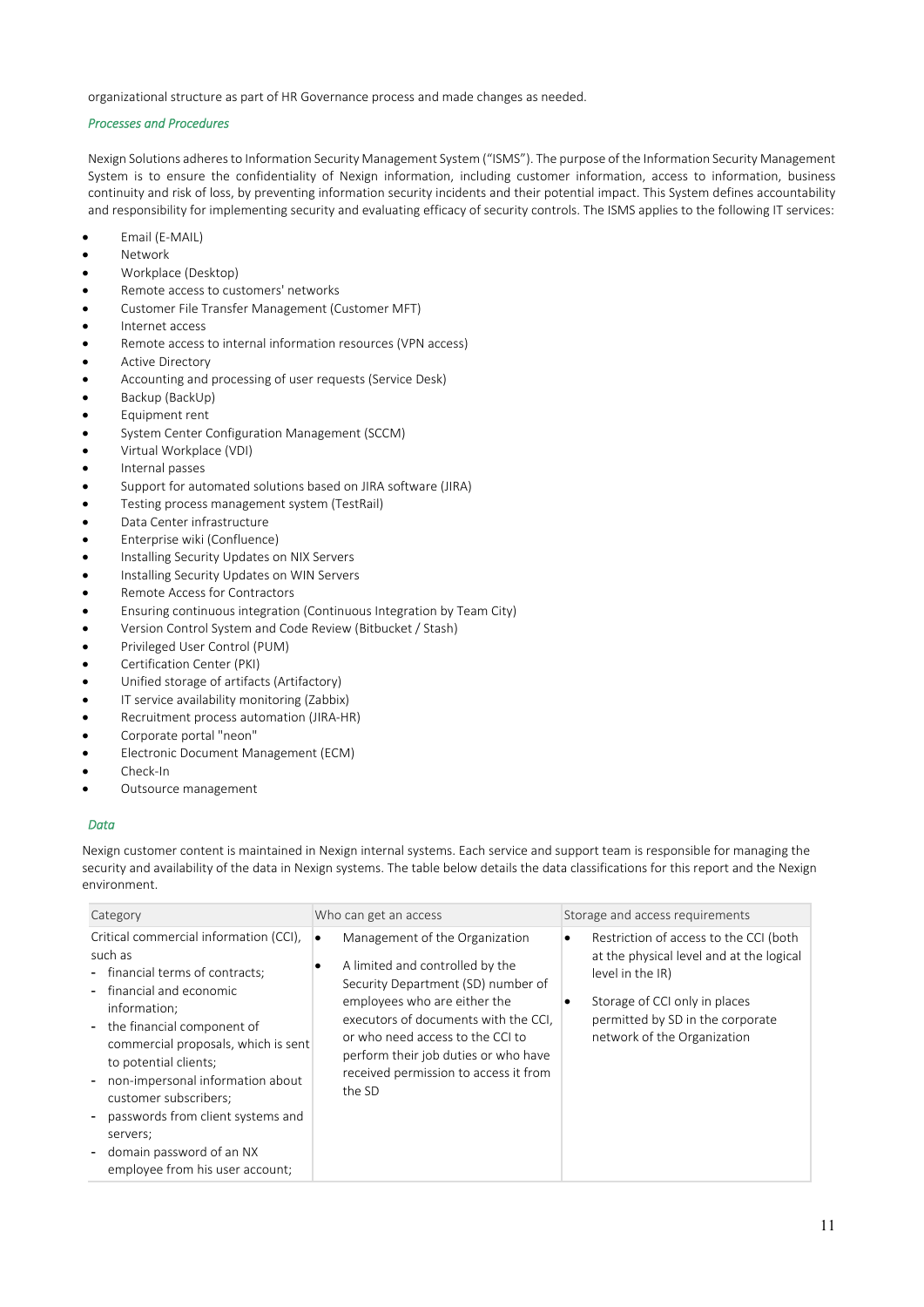| Category                                                                                                                                                                                                                                                                                                                                                                                                                                                                                                                 | Who can get an access                                                                                                                                                                                                                                                                          | Storage and access requirements                                                                   |
|--------------------------------------------------------------------------------------------------------------------------------------------------------------------------------------------------------------------------------------------------------------------------------------------------------------------------------------------------------------------------------------------------------------------------------------------------------------------------------------------------------------------------|------------------------------------------------------------------------------------------------------------------------------------------------------------------------------------------------------------------------------------------------------------------------------------------------|---------------------------------------------------------------------------------------------------|
| passwords issued to counterparties<br>to access the NX network.                                                                                                                                                                                                                                                                                                                                                                                                                                                          |                                                                                                                                                                                                                                                                                                |                                                                                                   |
| Internal information (II), such as<br>- algorithms, source codes, modules<br>used, project documentation,<br>operational documentation;<br>- technical projects;<br>- technical assignments;<br>technical and functional<br>specifications;<br>software acceptance test protocols;<br>$\overline{\phantom{a}}$<br>working materials for analyzing the<br>$\overline{\phantom{a}}$<br>work of the software being<br>developed;<br>information about the principles<br>$\overline{\phantom{a}}$<br>and methods of security | All employees of the Organization<br>$\bullet$<br>who need access to this information<br>to perform their job duties;<br>Employees of the Organization's<br>٠<br>counterparties who need access to it<br>in order to fulfill their obligations<br>under the agreement with the<br>Organization | Restriction of access to II (both at the<br>physical level and at the logical level in the<br>IR) |

#### *Software*

Nexign uses a joint information platform supporting collaborating process for providing effective Customer service

- Jira Events, Incidents, Problem, Software requirements Specification «Atlassian JIRA» software product is used as a ticketing platform. Jira project and task management system allows users to work with several projects. Split them to stages, configure type of tasks, connect tasks with each other, assign responsible for activities, configure project roles, form reports etc.
- Confluence project documents and Knowledge base, reports, process documentations, Service and system information papers& instructions. Confluence is a collaboration wiki tool used to help teams to collaborate and share knowledge efficiently. It allows organizing workspaces, file storage, discussion, and blogs. System consist of several key domains which allows to find and organize content. Data in Confluence has a specific structure, which is divided to work spaces, access to which is restricted according to teams and responsibilities.

#### Development tools:

- TestRail is a web-based test case management tool. It is used by testers, developers and team leads to manage, track and organize software testing efforts. TestRail allows team members to enter test cases, organize test suites, execute test runs and track their results.
- Atlassian software product Bitbucket (Stash) powered by VCS‐GIT is being used as a platform for version control and code review. Bitbucket (Stash) supports quick versions splitting and merging, it includes instruments for visualization and navigation through nonlinear development history and for Pull Request creation. Every developer works with local copy of repository, after that changes are being copied to central repository located on server.
- Team City is a build management and continuous integration software.
- Capybara is in‐house development product. Capybara is used for incidents queue management, functional and hierarchical escalation, 24x7 duties management.

#### Description of Subservice Organization (JSC Atomdata-Center (Xelent), LLC Svyaz VSD (Linxdatacenter) datacenters) Controls:

| <b>Subservice Organization Control</b>                                                                                                     |
|--------------------------------------------------------------------------------------------------------------------------------------------|
| Logical access controls exist to provide reasonable assurance that unauthorized access to key systems is restricted.                       |
| The security of the environment is monitored to provide reasonable assurance that security vulnerabilities are detected<br>and remediated. |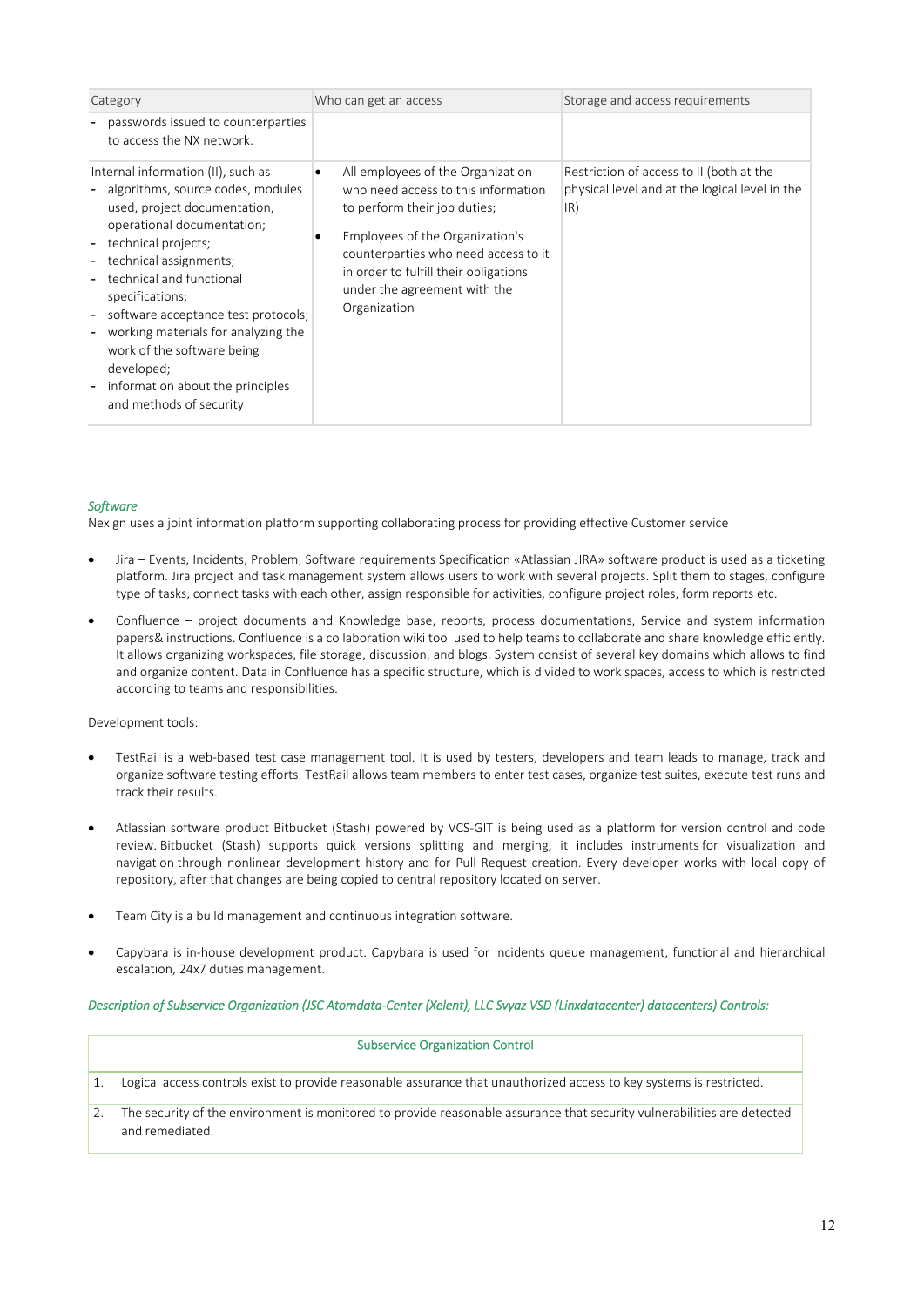### Complementary User Entity Control Considerations

The provision of services "Delivery", "Technical support", "Managed Services" and the controls over that processes were designed with the assumption that certain controls are in operation within the user entity. This section described those controls that should be in operation at user entity to complete the controls of Nexign.

The following lists controls that Nexign assumes its user entities have implemented:

#### Complementary User Entity Control

- 1. The Production environment is closed for changes for Nexign employees after project completion.
- 2. A formal change control process exists to provide reasonable assurance that the promotion of changes to the production environment is done in a controlled manner consistent with management's intentions.
- 3. Responsible user organizations' employees are responsible for testing of improvements made in accordance with the user organizations' request. Responsible employee of user organizations monitors activity of Nexign users, who got approved access to user organizations' production or test environments.
- 4. Only authorized employees of the user organization have access to create service requests for Nexign services.
- 5. Only authorized employees of the user organization have access to approve and accept service request processed by Nexign
- 6. Only authorized employees of the user organization may block the accounts of Nexign employees in user organization systems based on requests from Nexign.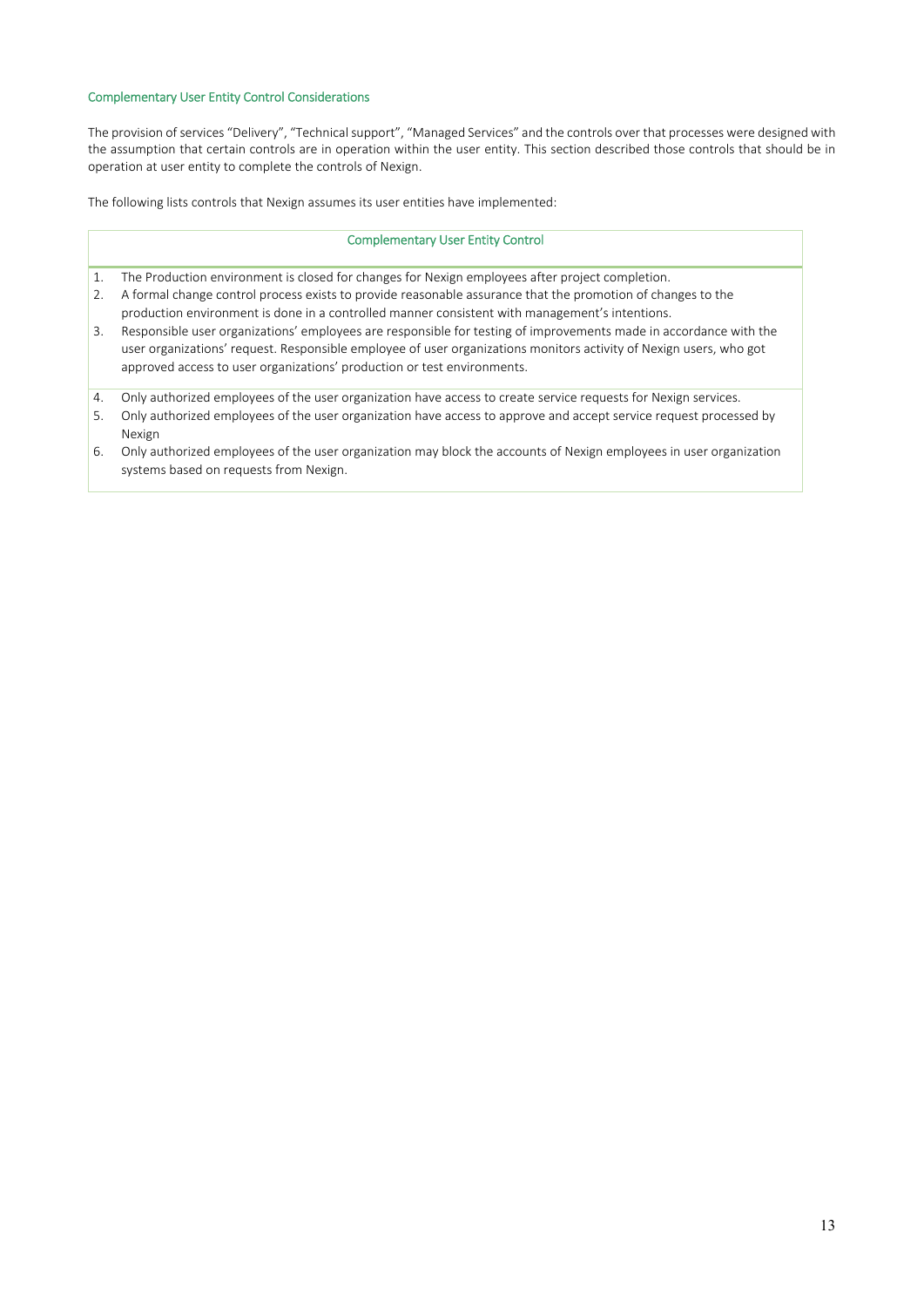# Section IV: Principal Service Commitments and System Requirements